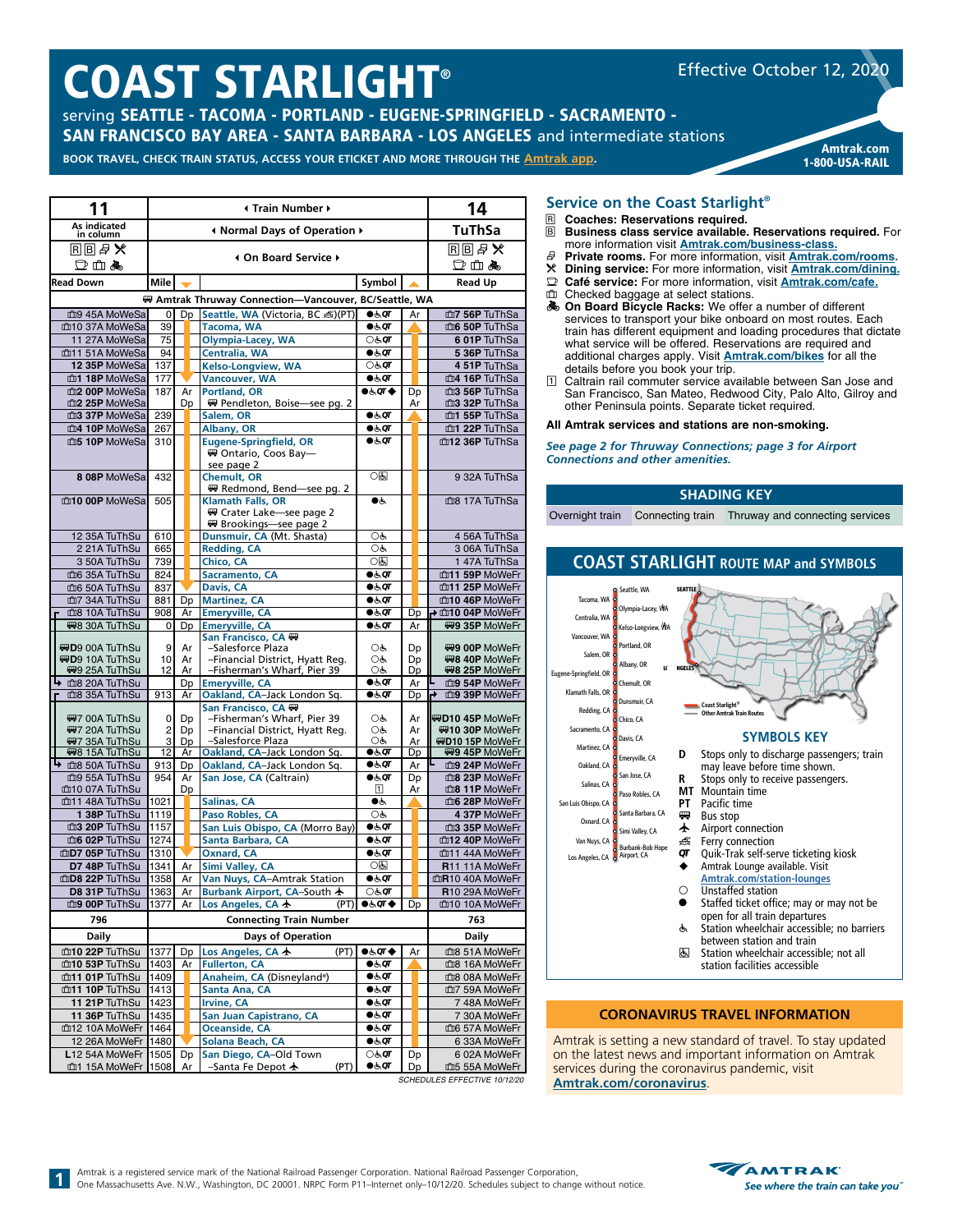## COAST STARLIGHT®

serving SEATTLE - TACOMA - PORTLAND - EUGENE-SPRINGFIELD - SACRAMENTO - SAN FRANCISCO BAY AREA - SANTA BARBARA - LOS ANGELES and intermediate stations

**BOOK TRAVEL, CHECK TRAIN STATUS, ACCESS YOUR ETICKET AND MORE THROUGH THE [Amtrak app](https://www.amtrak.com/mobile). Amtrak app. Amtrak.com 1-800-IISA-RAII** 



1-800-USA-RAIL

### **Thruway Connections**

### **Chemult • Bend • Redmond/Burns • Ontario** *(Pacific Crest Bus Lines Chemult-Bend-Redmond and*

*Eastern POINT Bend-Ontario)*

| 14             | 11           |          |    |                                               | 14             | 11 |  |              |        |
|----------------|--------------|----------|----|-----------------------------------------------|----------------|----|--|--------------|--------|
| 6214/<br>8309* | 6211         |          |    | 6114                                          | 8410/<br>6111* |    |  |              |        |
| <b>Daily</b>   | <b>Daily</b> | Mile     |    | <b>Days of Operation</b>                      | Symbol         |    |  | <b>Daily</b> | Daily  |
| 940A           | 8 10P        | $\Omega$ | Dp | (PT)<br><b>Chemult, OR</b><br>-Amtrak Station | ाड             | Ar |  | 9 10A        | 740P   |
| 10 20A         | 850P         | 35       |    | La Pine, OR                                   | OĠ             |    |  | 8 10A        | 640P   |
| 1040A          | 915P         | 51       |    | <b>Sunriver, OR</b>                           | ОĠ             |    |  | 745A         | 615P   |
| 11 10A         | 945P         | 65       |    | <b>Bend, OR</b>                               | OĠ             |    |  | 710A         | 540P   |
| 1145A          | 10 30P       | 82       | Ar | Redmond, OR-Air. $\bigstar$                   | OĠ,            | Dp |  | 6 30A        | 5 00P  |
| 140P           |              | $\Omega$ | Dp | <b>Bend, OR</b>                               | OĠ,            | Ar |  |              | 12 55P |
| 2 3 5 P        |              | 42       |    | <b>Brothers, OR</b>                           | OĠ,            |    |  |              | 12 10P |
| 245P           |              | 63       |    | Hampton, OR                                   | OĠ             |    |  |              | 11 50A |
| 3 25P          |              | 109      |    | <b>Riley, OR</b>                              | OĠ,            |    |  |              | 11 10A |
| 410P           |              | 136      |    | <b>Burns, OR</b>                              | OĠ             |    |  |              | 1040A  |
| 440P           |              | 159      |    | <b>Buchanan, OR</b>                           | OĠ             |    |  |              | 955A   |
| 455P           |              | 177      |    | (PT)<br><b>Drewsey, OR</b>                    | OĠ             |    |  |              | 9 35A  |
| 610P           |              | 193      |    | Juntura, OR<br>(MT)                           | OĠ             |    |  |              | 10 25A |
| 640P           |              | 227      |    | Harper, OR                                    | OĠ             |    |  |              | 950A   |
| 710P           |              | 241      |    | Vale, OR                                      | OĠ             |    |  |              | 9 30A  |
| 735P           |              | 268      | Ar | <b>Ontario, OR</b><br>MT)                     | OĠ             | Dp |  |              | 915A   |

**\* Transfer between buses at Bend**

**NOTE—Redmond Airport pickup requires that a reservation be made with Amtrak at least two hours prior to departing the airport, or by calling Pacific Crest Bus Lines at (541) 382-4193.**

### **Bend • Eugene • Coos Bay** *(Pacific Crest Bus Lines)*

| 508          | <b>Connecting Train or Bus Number</b> |                       |                                 |          |                |       |  |  |  |  |  |  |
|--------------|---------------------------------------|-----------------------|---------------------------------|----------|----------------|-------|--|--|--|--|--|--|
| 8310         |                                       | <b>Thruway Number</b> |                                 |          |                |       |  |  |  |  |  |  |
| <b>Daily</b> | Mile                                  |                       | <b>Days of Operation</b>        | Symbol   |                | Daily |  |  |  |  |  |  |
| 11 30A       |                                       | Dp                    | <b>Bend, OR</b><br>(PT)         | ОĠ       | Ar             | 615P  |  |  |  |  |  |  |
| 12 00N       | 23                                    |                       | <b>Sisters, OR</b>              | ОĠ       |                | 545P  |  |  |  |  |  |  |
| 2 15P        | 125                                   |                       | Eugene-Springfield, OR-LTD Sta. | Оè       |                | 3 30P |  |  |  |  |  |  |
| 2 35P        | 129                                   |                       | Eugene, OR-Amtrak Station       | $0.5$ or |                | 305P  |  |  |  |  |  |  |
|              | 240<br>Ar                             |                       | Coos Bay, OR<br>(PT             | ОĠ       | D <sub>D</sub> |       |  |  |  |  |  |  |

**\* Service suspended until further notice**

**2**

### **Klamath Falls • Crater Lake** *(Crater Lake Trolley)*

| 11/14        |  |                                     | 11/14        |     |    |       |  |  |  |  |  |  |
|--------------|--|-------------------------------------|--------------|-----|----|-------|--|--|--|--|--|--|
| 8794         |  | <b>Thruway Number</b>               |              |     |    |       |  |  |  |  |  |  |
| <b>Daily</b> |  | <b>Days of Operation</b>            | <b>Daily</b> |     |    |       |  |  |  |  |  |  |
|              |  |                                     | (PT)         | ●ऊं |    | 4 30P |  |  |  |  |  |  |
| 9 00A        |  | Dp Klamath Falls, OR-Amtrak Station |              |     | Ar |       |  |  |  |  |  |  |

**NOTE—Seasonal service, operates July 1 through September 8 in 2020.**

### **Brookings • Medford • Klamath Falls** *(SouthWest POINT)*

| 8611            |              | <b>Thruway Number</b> |                |                                                                          |        |  |    |                |  |  |  |  |
|-----------------|--------------|-----------------------|----------------|--------------------------------------------------------------------------|--------|--|----|----------------|--|--|--|--|
| Mo-Fr           | <b>Mile</b>  |                       |                | <b>Days of Operation</b>                                                 | Symbol |  |    | Mo-Fr          |  |  |  |  |
| 10 45A          |              |                       | D <sub>D</sub> | <b>Brookings, OR</b><br>(PT)                                             | Оè     |  | Ar | 5 25P          |  |  |  |  |
| 11 00A          | 13           |                       |                | <b>Smith River, CA</b>                                                   | OĠ     |  |    | 5 10P          |  |  |  |  |
| 11 25A          | 27           |                       |                | <b>Crescent City, CA</b>                                                 | OĠ     |  |    | 4 45P          |  |  |  |  |
| 11 40A          | 37           |                       |                | Hiouchi, CA                                                              | OĠ     |  |    | 4 30P          |  |  |  |  |
| 11 55A          | 46           |                       |                | <b>Gasquet, CA</b>                                                       | OĠ     |  |    | 4 15P          |  |  |  |  |
| 12 40P          | 73           |                       |                | O'Brien, CA                                                              | Oģ,    |  |    | 3 30P          |  |  |  |  |
| 12 55P          | 81           |                       |                | <b>Cave Junction, OR</b>                                                 | OĠ     |  |    | 3 15P          |  |  |  |  |
|                 |              |                       |                | <b>Medford, OR</b>                                                       |        |  |    |                |  |  |  |  |
| 11 40A          | 146I         |                       | Ar             | -Roque Valley Airport $\bigstar$                                         | OĠ     |  | Dp | 4 20P          |  |  |  |  |
| <b>212 10PI</b> | 150 <b>I</b> |                       | Ar             | -Greyhound Station                                                       | Оè     |  | Dn | $\sqrt{2}400P$ |  |  |  |  |
|                 |              |                       |                | NOTE-Connecting transportation between Cave Junction, OR and Medford, OR |        |  |    |                |  |  |  |  |

**NOTE—Connecting transportation between Cave Junction, OR and Medford, OR provided by Josephine County Transit. Amtrak tickets honored for free transfers.**

| 8711         |         | 8714 |  |                                          |    |    |    |                |
|--------------|---------|------|--|------------------------------------------|----|----|----|----------------|
| <b>Daily</b> | lMile l |      |  | <b>Days of Operation</b>                 |    |    |    | <b>Daily</b>   |
|              |         |      |  | <b>Ashland, OR</b>                       | Оè | Ar |    | 12 35P         |
| 23 30P       |         | Dp   |  | Medford, OR-Greyhound Station            | OĠ |    | Ar | <b>212 10P</b> |
| 3 55P        | 29      |      |  | Medford, OR-Roque Valley Air. $\bigstar$ | OĠ |    |    | 11 40A         |
| 4 25P        | 13      |      |  | <b>Ashland, OR</b>                       | Оè |    |    | 11 10A         |
| 6 10P        | 99      |      |  | <b>Running Y Ranch, OR</b>               | ОĠ |    |    | 9 20A          |
| 3630P        | 107     |      |  | Klamath Falls, OR-Amtrak Sta.(PT)        | ●७ |    | Dn | 9 00A          |
| 11           |         | 14   |  |                                          |    |    |    |                |

2 Layover in Medford at the Greyhound Station. Restaurants are within walking distance.

3 Bus 8711 arrives at the Shuttle's Waiting Room in Klamath Falls at 6:50 p.m. The Shuttle takes passengers and their baggage to the Amtrak station at 8:25 p.m. Restaurants are within walking distance or short cab ride.

| <b>SHADING KEY</b>              |  |
|---------------------------------|--|
| Thruway and connecting services |  |

*See page 1 for Route Map and Symbols; page 3 for Airport Connections and other amenities.*